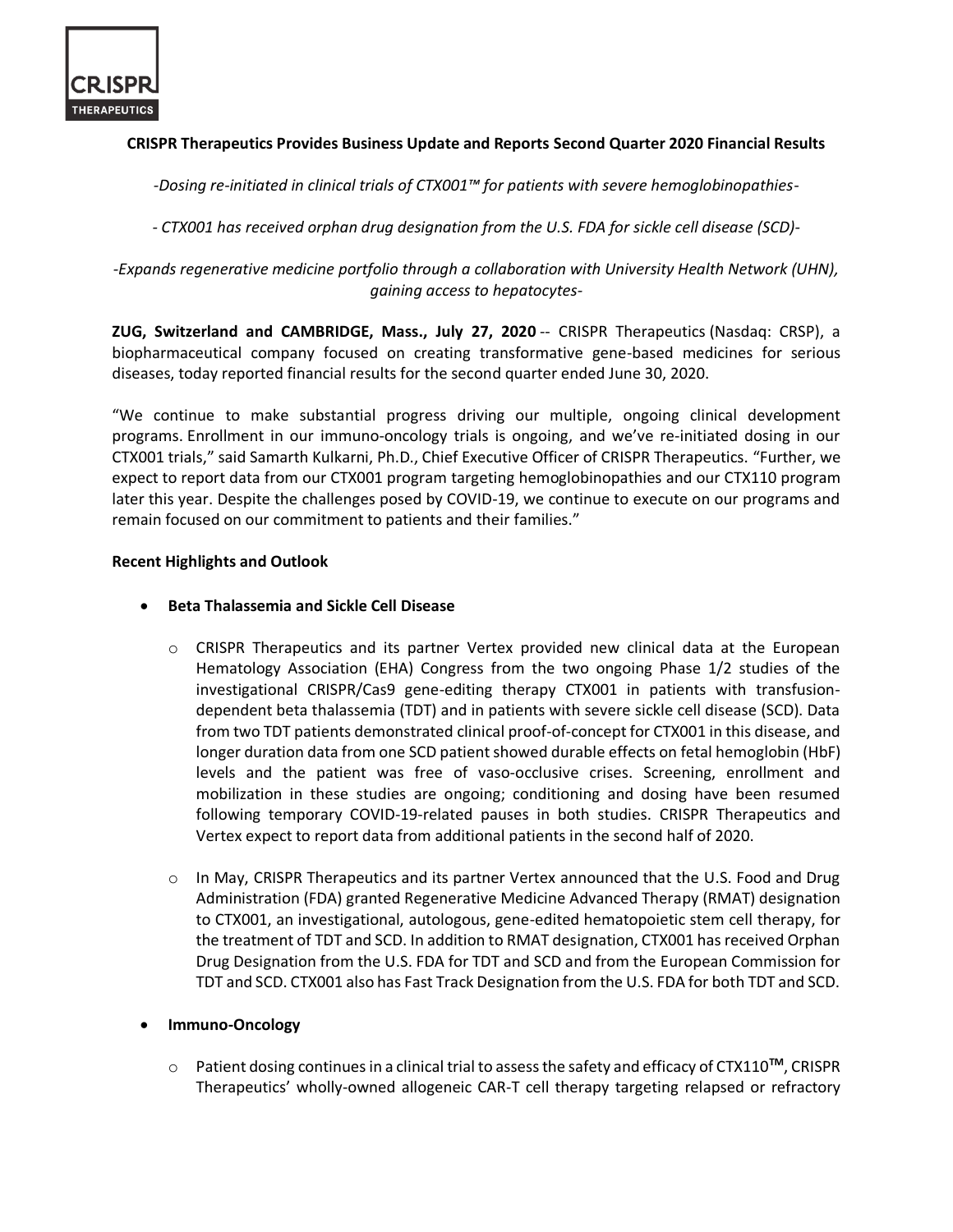CD19+ B-cell malignancies. The Company expects to report top-line data for CTX110 at the end of 2020.

- o Patient dosing continues in a clinical trial to assess the safety and efficacy of CTX120**TM**, CRISPR Therapeutics' wholly-owned allogeneic CAR-T cell therapy targeting BCMA for the treatment of relapsed or refractory multiple myeloma.
- o Two independent clinical trials assessing the safety and efficacy of CTX130**TM**, CRISPR Therapeutics' wholly-owned allogeneic CAR-T cell therapy targeting CD70 for the treatment of both solid tumors and certain hematologic malignancies, are open for enrollment.

## • **Other Corporate Matters**

- o In June, CRISPR Therapeutics announced the pricing of an underwritten public offering of 6,428,572 common shares at a public offering price of \$70.00 per share, plus the exercise in full of the underwriters' option to purchase 964,285 additional common shares. Gross proceeds from the offering (including the exercise of the underwriters' option), before deducting underwriting discounts and commissions and other offering expenses, were \$517.5 million. The common stock offering and the option to purchase additional shares closed in July 2020.
- $\circ$  CRISPR Therapeutics today announced a research agreement with UHN, Canada's largest research hospital, affiliated with the University of Toronto, and a member of the Toronto Academic Health Science Network. Through UHN's McEwen Stem Cell Institute, the aim of the collaboration is to combine CRISPR Therapeutics' gene editing technology with UHN's methods for differentiating stem cells into hepatocytes at high yield and purity, with the goal of developing regenerative medicine cell therapies for a number of different diseases. The agreement provides CRISPR Therapeutics an option to commercialize the technology.
- o In June, CRISPR Therapeutics presented four posters at the American Association for Cancer Research (AACR) Virtual Annual Meeting II. The posters addressed the potential of CRISPRmodified CAR-T cells as follows: an assessment of CRISPR-modified CAR-T cells in patients with non-small cell lung cancer; functionality *in vivo* and *in vitro* of allogeneic CAR-T cell products containing multiple CRISPR/Cas9 gene edits; assessment of allogeneic anti-PTK7 CAR-T cells for the treatment of solid tumors; and the potential of CRISPR/Cas9-generated anti-CD70 allogeneic CAR-T cells to target T cell lymphomas.
- o CRISPR Therapeutics today announced it entered into a lease agreement with Breakthrough Properties for a new location in Boston, Massachusetts. The new facility will consolidate CRISPR's various office and laboratory locations in the greater Boston area into a single location and support the Company's anticipated future growth for five to seven years from the date of occupancy, which is expected in 2022.
- $\circ$  In June, CRISPR Therapeutics announced that it is building a new cell therapy manufacturing facility in Framingham, Massachusetts, for clinical and commercial production of the Company's investigational cell therapy product candidates. The facility is being designed to provide GMP manufacturing according to FDA and European Medicines Agency (EMA)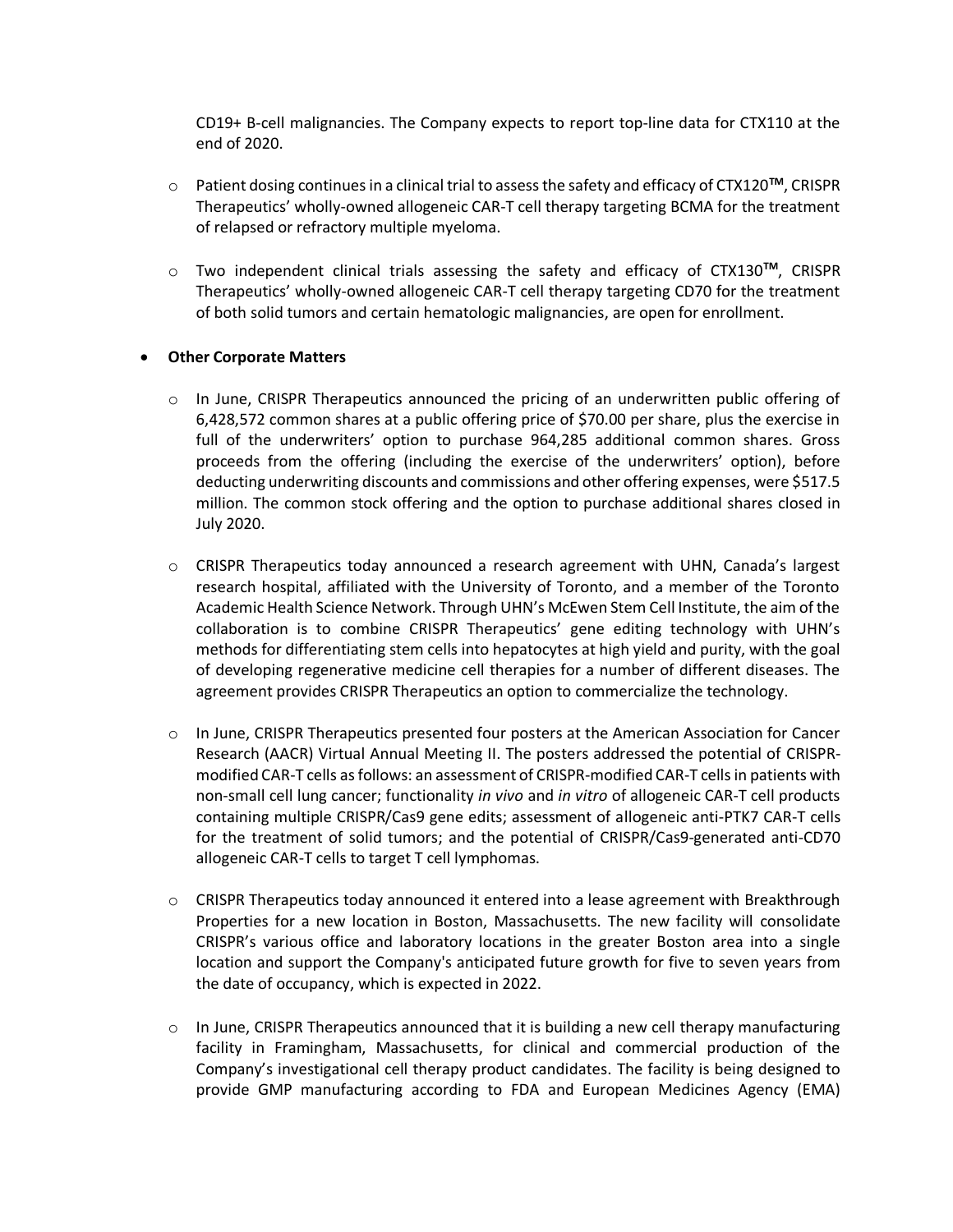regulations and guidelines to support clinical supply and commercial product upon potential regulatory approval.

## **Second Quarter 2020 Financial Results**

- **Cash Position:** Cash and cash equivalents as of June 30, 2020 were \$945.1 million compared to \$889.7 million as of March 31, 2020, an increase of \$55.4 million. The increase in cash was primarily driven by financing activities during the quarter of \$89.5 million and the \$25.0 million milestone received from Vertex in April. The increase was offset by cash used in operating activities during the quarter of \$54.3 million (exclusive of the \$25.0 million milestone received by Vertex in April) to support spending on the Company's clinical and pre-clinical programs, as well as payroll and payroll-related expenses to support growth. After including the \$484.8 million in net proceeds from our underwritten public offering completed in July, pro forma cash exceeds \$1.4 billion.
- **Revenue:** Total collaboration revenue was less than \$0.1 million for the second quarter of 2020 compared to \$0.3 million for second quarter of 2019. Collaboration revenue primarily consisted of charges to partners for research activities.
- **R&D Expenses:** R&D expenses were \$59.4 million for the second quarter of 2020 compared to \$39.5 million for the second quarter of 2019. The increase in expenses was driven by increased headcount and development activities supporting the advancement of the hemoglobinopathies program and wholly-owned immuno-oncology programs.
- **G&A Expenses:** General and administrative expenses were \$21.4 million for the second quarter of 2020 compared to \$15.8 million for the second quarter of 2019. The increase in general and administrative expenses for the year was driven by headcount-related expense and higher facilities cost.
- **Net Loss:** Net loss was \$79.7 million for the second quarter of 2020 compared to net loss of \$53.7 million for the second quarter of 2019.

## **About CTX001TM**

CTX001 is an investigational *ex vivo* CRISPR gene-edited therapy that is being evaluated for patients suffering from TDT or severe SCD in which a patient's hematopoietic stem cells are engineered to produce high levels of fetal hemoglobin (HbF; hemoglobin F) in red blood cells. HbF is a form of the oxygen-carrying hemoglobin that is naturally present at birth and is then replaced by the adult form of hemoglobin. The elevation of HbF by CTX001 has the potential to alleviate transfusion requirements for TDT patients and painful and debilitating sickle crises for SCD patients.

CTX001 is being developed under a co-development and co-commercialization agreement between CRISPR Therapeutics and Vertex.

## **About CTX110TM**

CTX110 is a healthy donor-derived gene-edited allogeneic CAR-T therapy targeting cluster differentiation 19, or CD19, for the treatment of CD19+ malignancies. A wholly-owned asset of CRISPR Therapeutics,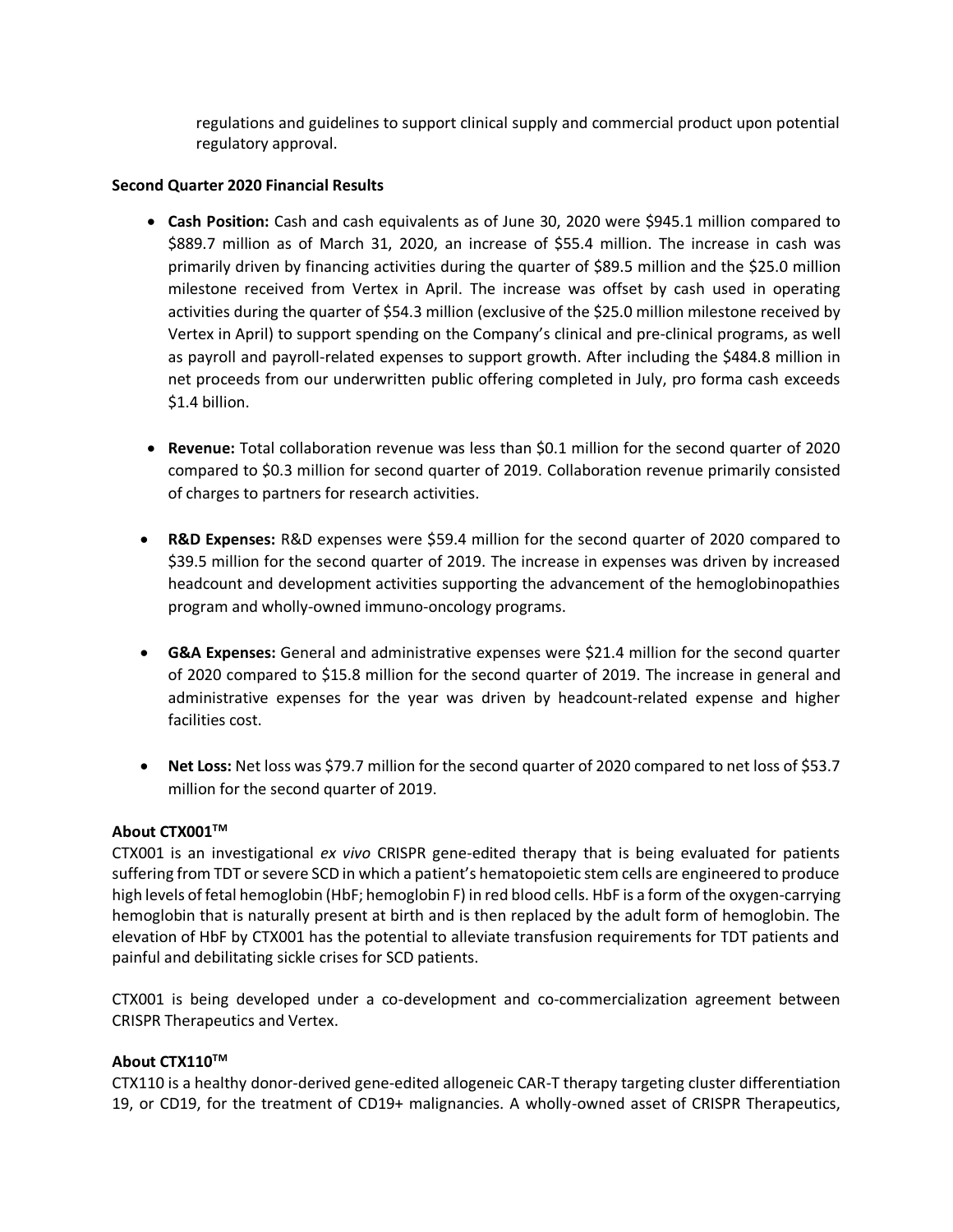CTX110 is being investigated in a clinical trial designed to assess the safety and efficacy of CTX110 for the treatment of relapsed or refractory B-cell malignancies. The multi-center, open-label clinical trial is designed to enroll up to 131 patients and investigate several dose levels of CTX110.

## **About CTX120TM**

CTX120 is a healthy donor-derived gene-edited allogeneic CAR-T therapy targeting B-cell maturation antigen, or BCMA. A wholly-owned asset of CRISPR Therapeutics, CTX120 is being investigated in a clinical trial designed to assess the safety and efficacy of CTX120 for the treatment of relapsed or refractory multiple myeloma. The multi-center, open-label clinical trial is designed to enroll up to 88 patients and investigate several dose levels of CTX120.

## **About CTX130TM**

CTX130 is a healthy donor-derived gene-edited allogeneic CAR-T therapy targeting cluster of differentiation 70, or CD70, an antigen expressed on various solid tumors and hematologic malignancies. CTX130 is being developed for the treatment of both solid tumors, such as renal cell carcinoma, and T-cell and B-cell hematologic malignancies. A wholly-owned asset of CRISPR Therapeutics, CTX130 is being investigated in two independent clinical trials that are designed to assess the safety and efficacy of CTX130 for the treatment of relapsed or refractory renal cell carcinoma and various subtypes of lymphoma, respectively. The multi-center, open-label clinical trial investigating CTX130 for the treatment of relapsed or refractory renal cell carcinoma is designed to enroll approximately 95 patients and investigate several dose levels of CTX130. The multi-center, open-label clinical trial investigating CTX130 for the treatment of various lymphomas is designed to enroll approximately 46 patients and investigate several dose levels of CTX130.

## **About CRISPR Therapeutics**

CRISPR Therapeutics is a leading gene editing company focused on developing transformative gene-based medicines for serious diseases using its proprietary CRISPR/Cas9 platform. CRISPR/Cas9 is a revolutionary gene editing technology that allows for precise, directed changes to genomic DNA. CRISPR Therapeutics has established a portfolio of therapeutic programs across a broad range of disease areas including hemoglobinopathies, oncology, regenerative medicine and rare diseases. To accelerate and expand its efforts, CRISPR Therapeutics has established strategic partnerships with leading companies including Bayer, Vertex Pharmaceuticals and ViaCyte, Inc. CRISPR Therapeutics AG is headquartered in Zug, Switzerland, with its wholly-owned U.S. subsidiary, CRISPR Therapeutics, Inc., and R&D operations based in Cambridge, Massachusetts, and business offices in San Francisco, California and London, United Kingdom. For more information, please visi[t www.crisprtx.com.](http://www.crisprtx.com/)

## **CRISPR Forward-Looking Statement**

*This press release may contain a number of "forward-looking statements" within the meaning of the Private Securities Litigation Reform Act of 1995, as amended, including statements made by Dr. Kulkarni in this press release, as well as statements regarding CRISPR Therapeutics' expectations about any or all of the following: (i) the safety, efficacy and clinical progress of CRISPR Therapeutics' various clinical programs including CTX001, CTX110, CTX120 and CTX130; (ii) the status of clinical trials (including, without limitation, the expected timing of data releases and activities at clinical trial sites), development timelines and discussions with regulatory authorities related to product candidates under development by CRISPR Therapeutics and its collaborators; (iii) the number of patients that will be evaluated, the anticipated date by which enrollment will be completed and the data that will be generated by ongoing and planned clinical*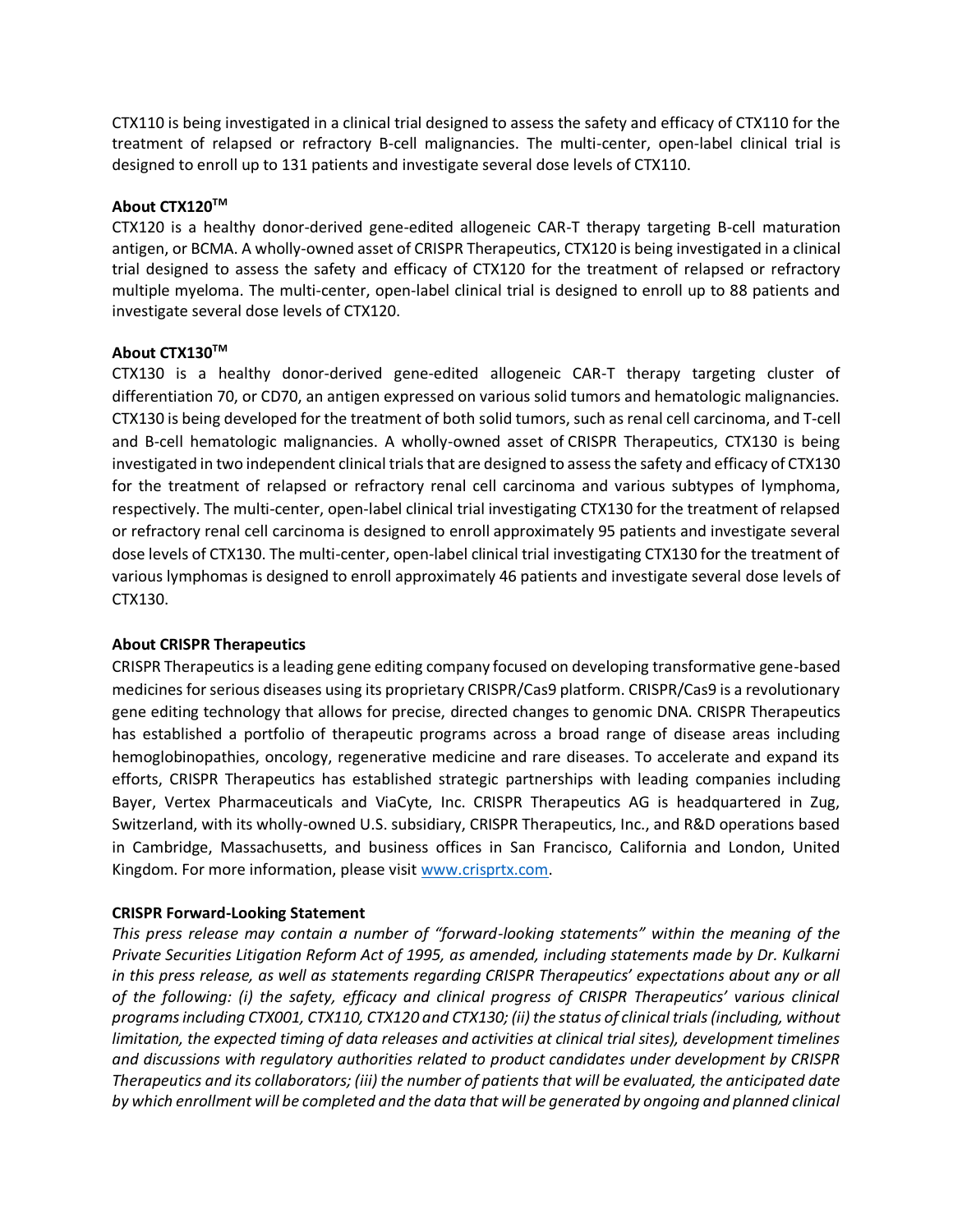*trials, including expectations regarding the data that was presented at the European Hematology Association's virtual congress, and the ability to use that data for the design and initiation of further clinical trials; (iv) potential impacts due to the coronavirus pandemic; (v) the actual or potential benefits of FDA designations, such as orphan drug, fast track and regenerative medicine advanced therapy, and European equivalents; (vi) CRISPR Therapeutics' ability to build out new facilities in anticipated timeframes and need for infrastructure expansion; (vii) the intellectual property coverage and positions of CRISPR Therapeutics, its licensors and third parties as well as the status and potential outcome of proceedings involving any such intellectual property; (viii) the sufficiency of CRISPR Therapeutics' cash resources; (ix) the expected benefits of CRISPR Therapeutics' collaborations; and (x) the therapeutic value, development, and commercial potential of CRISPR/Cas9 gene editing technologies and therapies. Without limiting the foregoing, the words "believes," "anticipates," "plans," "expects" and similar expressions are intended to identify forward-looking statements. You are cautioned that forward-looking statements are inherently uncertain. Although CRISPR Therapeutics believes that such statements are based on reasonable assumptions within the bounds of its knowledge of its business and operations, forward-looking statements are neither promises nor guarantees and they are necessarily subject to a high degree of uncertainty and risk. Actual performance and results may differ materially from those projected or suggested in the forward-looking statements due to various risks and uncertainties. These risks and uncertainties include, among others: the potential impacts due to the coronavirus pandemic such as (x) delays in regulatory review, manufacturing and supply chain interruptions, adverse effects on healthcare systems and disruption of the global economy; (y) the timing and progress of clinical trials, preclinical studies and other research and development activities; and (z) the overall impact of the coronavirus pandemic on its business, financial condition and results of operations; the potential for initial and preliminary data from any clinical trial (including CTX001, CTX110, CTX120 and CTX130) not to be indicative of final trial results; the risk that the initial data from a limited number of patients (as is the case with CTX001 at this time) may not be indicative of results from the full planned study population; the outcomes for each CRISPR Therapeutics' planned clinical trials and studies may not be favorable; that one or more of CRISPR Therapeutics' internal or external product candidate programs will not proceed as planned for technical, scientific or commercial reasons; that future competitive or other market factors may adversely affect the commercial potential for CRISPR Therapeutics' product candidates; uncertainties inherent in the initiation and completion of preclinical studies for CRISPR Therapeutics' product candidates; availability and timing of results from preclinical studies; whether results from a preclinical trial will be predictive of future results of the future trials; uncertainties about regulatory approvals to conduct trials or to market products; uncertainties regarding the intellectual property protection for CRISPR Therapeutics' technology and intellectual property belonging to third parties, and the outcome of proceedings (such as an interference, an opposition or a similar proceeding) involving all or any portion of such intellectual property; and those risks and uncertainties described under the heading "Risk Factors" in CRISPR Therapeutics' most recent annual report on Form 10-K, quarterly report on Form 10-Q and in any other subsequent filings made by CRISPR Therapeutics with the U.S. Securities and Exchange Commission, which are available on the SEC's website at www.sec.gov. Existing and prospective investors are cautioned not to place undue reliance on these forward-looking statements, which speak only as of the date they are made. CRISPR Therapeutics disclaims any obligation or undertaking to update or revise any forwardlooking statements contained in this press release, other than to the extent required by law.* 

*CRISPR THERAPEUTICS® word mark and design logo, CTX001TM, CTX110TM, CTX120TM, and CTX130TM are trademarks and registered trademarks of CRISPR Therapeutics AG. All other trademarks and registered trademarks are the property of their respective owners.*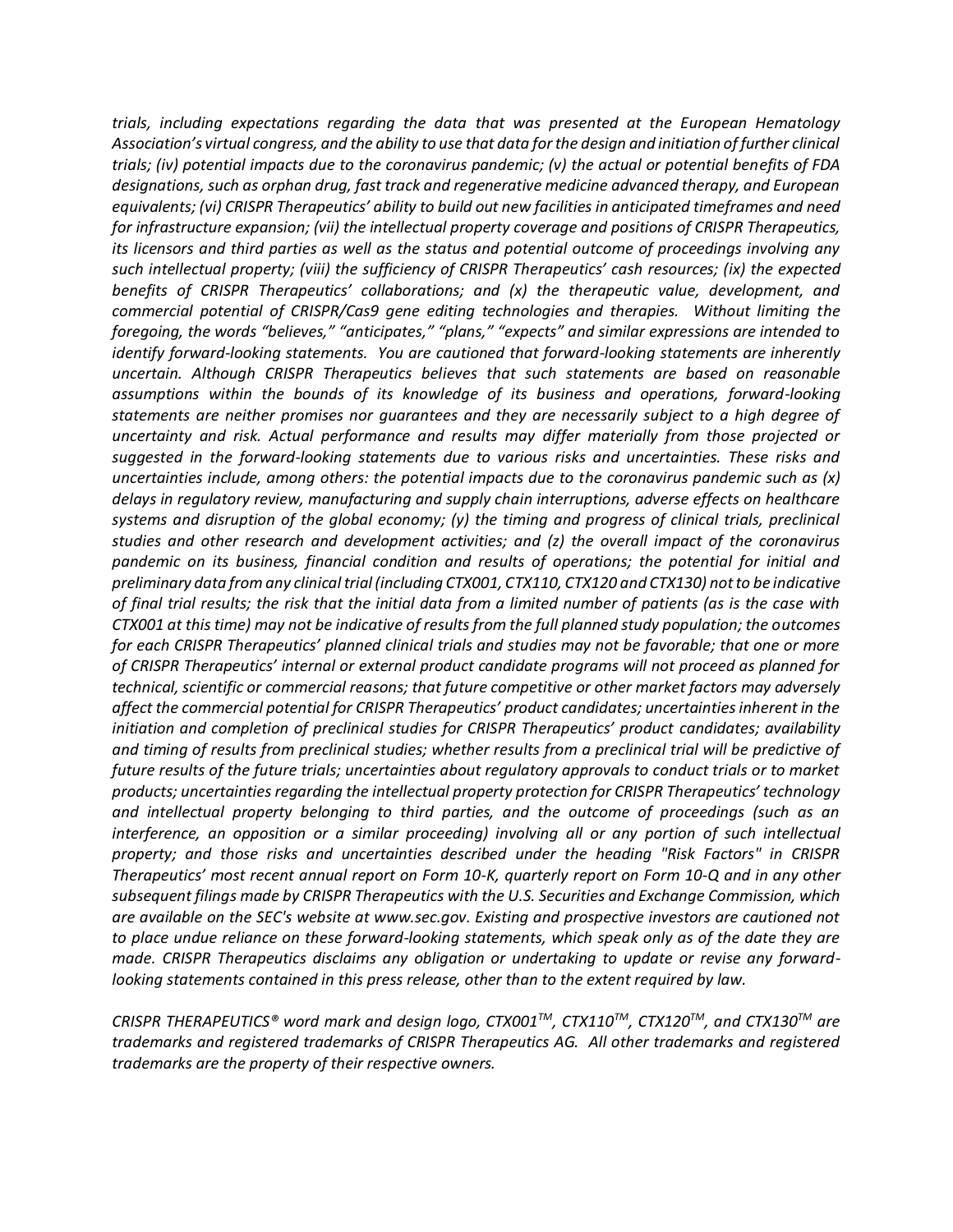# **CRISPR Therapeutics AG Condensed Consolidated Statements of Operations**

*(Unaudited, In thousands except share data and per share data)*

|                                                                                                                                     | Three Months Ended June 30, |    |            |    | Six Months Ended June 30, |     |            |  |
|-------------------------------------------------------------------------------------------------------------------------------------|-----------------------------|----|------------|----|---------------------------|-----|------------|--|
|                                                                                                                                     | 2020                        |    | 2019       |    | 2020                      |     | 2019       |  |
| Collaboration revenue                                                                                                               | \$<br>44                    | \$ | 318        | Ś. | 201                       | \$  | 646        |  |
| Operating expenses:                                                                                                                 |                             |    |            |    |                           |     |            |  |
| Research and development                                                                                                            | 59,380                      |    | 39,533     |    | 113,573                   |     | 73,355     |  |
| General and administrative                                                                                                          | 21,353                      |    | 15,768     |    | 40,903                    |     | 30,697     |  |
| Total operating expenses                                                                                                            | 80,733                      |    | 55,301     |    | 154,476                   |     | 104,052    |  |
| Loss from operations                                                                                                                | (80, 689)                   |    | (54, 983)  |    | (154, 275)                |     | (103, 406) |  |
| Total other income, net                                                                                                             | 1,412                       |    | 1,369      |    | 5,644                     |     | 1,469      |  |
| Net loss before income taxes                                                                                                        | (79, 277)                   |    | (53, 614)  |    | (148, 631)                |     | (101, 937) |  |
| Provision for income taxes                                                                                                          | (379)                       |    | (85)       |    | (756)                     |     | (170)      |  |
| Net loss                                                                                                                            | (79, 656)                   |    | (53, 699)  |    | (149, 387)                |     | (102, 107) |  |
| Foreign currency translation adjustment                                                                                             | (3)                         |    | (10)       |    | (28)                      |     | (2)        |  |
| Comprehensive loss                                                                                                                  | \$<br>(79,659)              | \$ | (53, 709)  | Ś. | (149,415)                 | Ś.  | (102, 109) |  |
| Reconciliation of net loss to net loss attributable<br>to common shareholders:                                                      |                             |    |            |    |                           |     |            |  |
| Net loss                                                                                                                            | \$<br>$(79,656)$ \$         |    | (53, 699)  | \$ | $(149, 387)$ \$           |     | (102, 107) |  |
| Net loss per share attributable to common<br>shareholders - basic                                                                   | (1.30)                      | Ş  | (1.01)     | \$ | (2.44)                    | \$. | (1.94)     |  |
| Weighted-average common shares outstanding<br>used in calculating net loss per share attributable<br>to common shareholders - basic | 61,420,746                  |    | 53,188,041 |    | 61,134,214                |     | 52,643,649 |  |